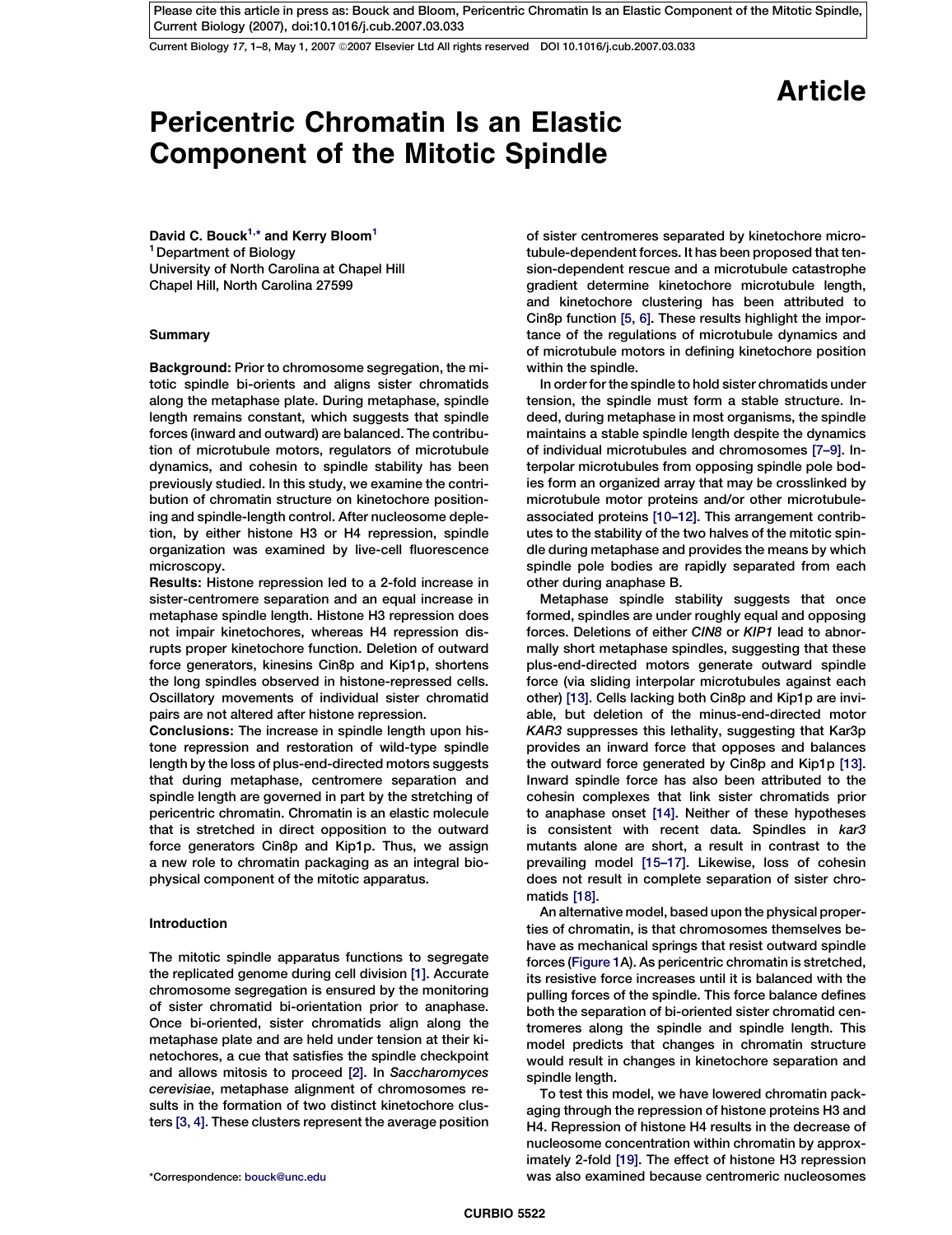<span id="page-1-0"></span>Current Biology 2



Figure 1. Increased Centromere Separation after Histone Repression

(A) Schematic model of the budding yeast spindle showing the separation of sister centromeres during metaphase. Sister chromatid arms are held together by cohesin complexes (yellow); centromeres, bound to kinetochores (black), are pulled apart by kinetochore microtubules.

(B) Predicted outcomes for centromere separation after the lowering of nucleosome concentration: (i) no change indicates that chromatin structure does not affect centromere separation, or (ii) increased centromere separation indicates role of chromatin in determining centromere separation.

(C) Nuf2p-GFP kinetochore clusters in wild-type, GAL-H3, and GAL-H4 cells after 3 hr growth in repressive media (YPD). Histone repression results in  $\sim$  2-fold increase in sister centromere separation. Scale bars represent 2 um.

contain a histone H3 variant, Cse4p (CENP-A) [\[20\]](#page-7-0). Repression of H3 would therefore affect nucleosomes throughout the genome except at the centromeric nucleosome where it is replaced by Cse4p, whereas H4 repression would affect nucleosomes at all loci, including the centromere.

Our results demonstrate that kinetochore cluster separation and spindle length are both dependent on proper chromatin packaging. Histone repression leads to both increased kinetochore separation and increased spindle length. By combining histone repression with CIN8 and KIP1 deletions, we find that chromatin stretching is proportional to applied force. Finally, we show that nucleosome depletion results primarily in a change in chromatin's rest length. Together, these results are consistent with the model that chromatin plays a significant role as a structural element within the mitotic spindle by opposing outward, microtubule-based spindle forces.

# **Results**

# Pericentric Chromatin Constrains Separated Sister Centromeres in Metaphase

To test the hypothesis that pericentric chromatin restrains centromere separation, we lowered chromatin packaging through the repression of histone H3 or H4 and measured kinetochore cluster separation in the mitotic spindle. Two possible outcomes were predicted to follow histone repression (Figure 1B). If chromatin stretching does not resist the pulling forces from microtubules, then there would be no change in centromere separation after histone repression. Alternatively, if pericentric chromatin stretching is important in resisting pulling forces generated by depolymerizing kinetochore microtubules, then sister centromeres should be pulled further apart after histone repression.

To distinguish between these two outcomes, we examined kinetochore cluster separation in cells expressing Nuf2p-GFP (a kinetochore component) in which histone H3 or H4 levels could be controlled. One copy of the histone gene was deleted and the promoter of the second copy was replaced by the regulatable GAL1 promoter (see [Experimental Procedures\)](#page-6-0). Cells were grown in YPG (histone transcription on), arrested in  $G_1$  with the mating pheromone  $\alpha$  factor, and then released from this arrest into YPD (histone transcription off) for 3 hr. Repression of histones resulted in cell-cycle arrest with large budded cells [\[19\]](#page-7-0). After H3 repression, cells contained two clusters of Nuf2p-GFP, indicative of centromere separation observed in metaphase cells (Figure 1C). In wild-type cells, centromere clusters were separated by 0.84  $\mu$ m (SD = 0.23, n = 71). The distance between centromeres increased to 1.60  $\mu$ m in H3-repressed cells (SD =  $0.34 \mu m$ , n = 77). Fluorescence recovery after photobleaching (FRAP) analysis of bi-oriented Nuf2-GFP clusters in H3-repressed cells showed that Nuf2p-GFP remained stable, like wildtype cells (see [Supplemental Results](#page-6-0) available online) [\[21\]](#page-7-0). The stability of kinetochore attachments suggests that the increase in centromere separation is not a consequence of altered kinetochore function. Therefore, pericentric chromatin plays a physical role in determining the extent to which sister centromeres are stretched apart because of microtubule-dependent pulling forces.

Unlike histone H3, histone H4 repression resulted in Nuf2p-GFP declustering in 55% of cells [\(Figure S1\)](#page-6-0). This defect is consistent with impaired kinetochore formation or function upon loss of the centromeric nucleosome [\(Supplemental Results](#page-6-0)). In H4-repressed cells with only two kinetochore clusters, Nuf2p-GFP foci were separated by 1.38  $\mu$ m (SD = 0.24  $\mu$ m, n = 60). Thus, H4 repression leads to greater separation of sister kinetochores in the fraction of cells with clustered kinetochores.

# Chromatin Structure Regulates Spindle Length

The increased distance between sister centromeres could lead to changes in spindle structure, including shorter kinetochore microtubules and/or increased spindle length [\(Figure 2](#page-2-0)A). To differentiate between these possibilities, we imaged Spc29p-CFP (a spindle pole body component) and Nuf2p-GFP to determine spindle length and the position of kinetochore clusters in the spindle upon histone repression. Consistent with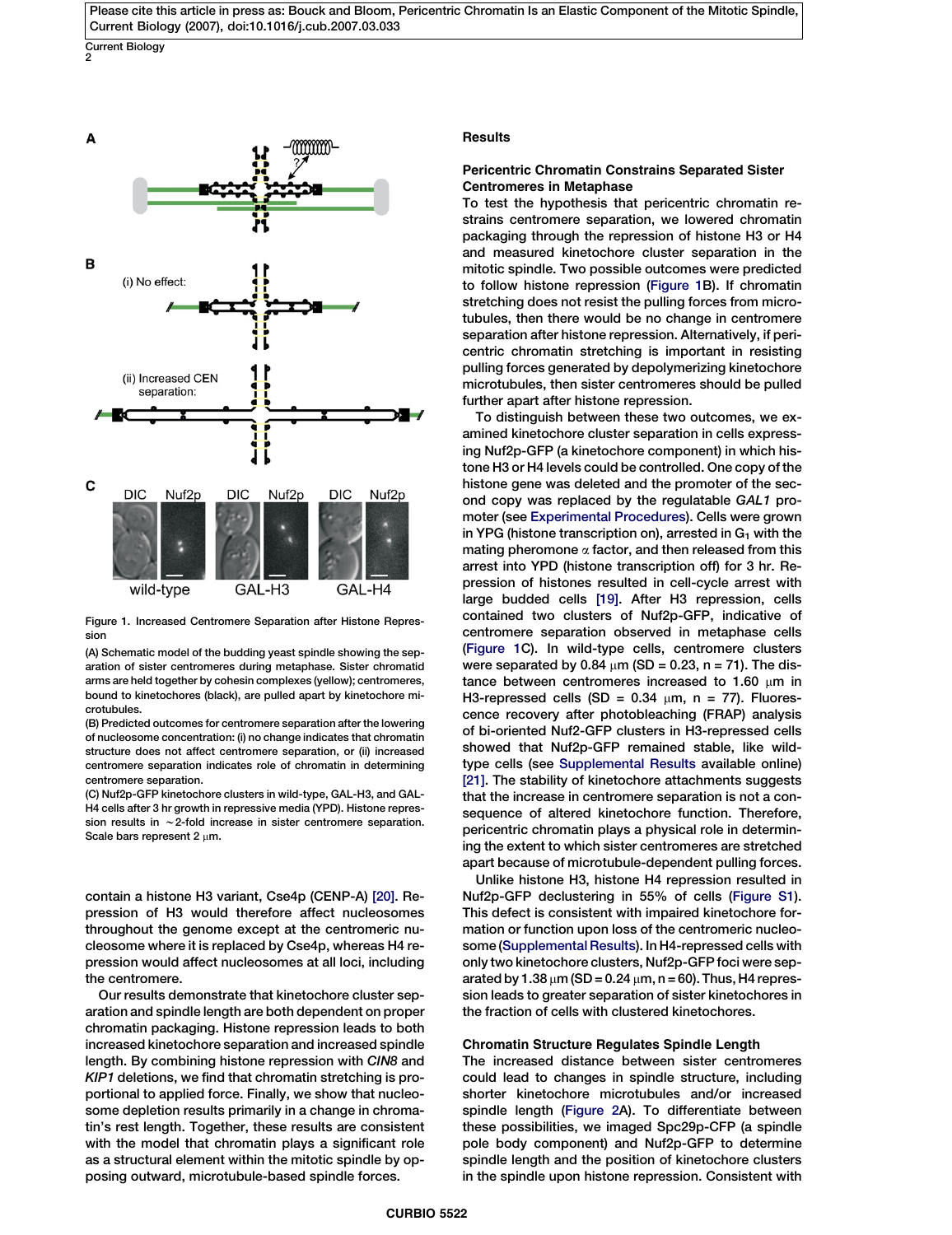<span id="page-2-0"></span>Chromatin Elasticity in the Spindle 3



Figure 2. Spindle Length Increases after Histone Repression

(A) Predicted effects of increased centromere separation on spindle structure: (i) kinetochore microtubules shorten (no change in spindle length), or (ii) the entire spindle length increases with no change in kinetochore microtubule length.

(B) Spc29p-CFP (spindle pole bodies) and Nuf2p-GFP in wild-type, H3-repressed, and H4-repressed cells. Scale bars represent 2 µm.

(C) Histone repression results in increased separation of both kinetochore clusters and spindle pole bodies. Error bars represent standard deviation.

(D) ChIP of Mcd1/Scc1p-6HA in GAL-H3 cells grown in permissive (YPG) or repressive (YPD) media. Centromere and arm loci were assayed for Mcd1/Scc1p association.

previous studies, the average metaphase spindle length in wild-type cells was 1.47  $\mu$ m (SD = 0.28  $\mu$ m, n = 71) (Figure 2B). In contrast, metaphase spindles in cells with lowered H3 levels were 2.33  $\mu$ m (SD = 0.40  $\mu$ m, n = 77), and cells with lowered H4 levels had even longer spindles (mean = 2.69  $\mu$ m, SD = 0.36  $\mu$ m, n = 60) (Figure 2B). The increase in spindle length in H3 repressed cells is equal to the increase in kinetochore separation. These results show that spindle length is directly affected by changes in chromatin structure.

Average kinetochore microtubule length (distance from spindle pole to corresponding kinetochore cluster) was nearly identical in wild-type and H3-repressed cells (0.31 versus 0.36  $\mu$ m), whereas the average kinetochore

microtubule length in H4-repressed cells was 0.66  $\mu$ m. The small difference in kinetochore microtubule length observed between wild-type and H3-repressed cells indicates that the primary effect of increased centromere separation is increased spindle length rather than shorter kinetochore microtubules (Figure 2C). H4 repressed cells showed increased kinetochore cluster separation as well as longer kinetochore microtubules. In both cases, histone repression resulted in greater separation of sister kinetochore clusters, demonstrating that histone repression lowers chromatin packaging and allows for greater separation of sister centromeres in metaphase. Together, these results show that changes in chromatin structure affect spindle length and not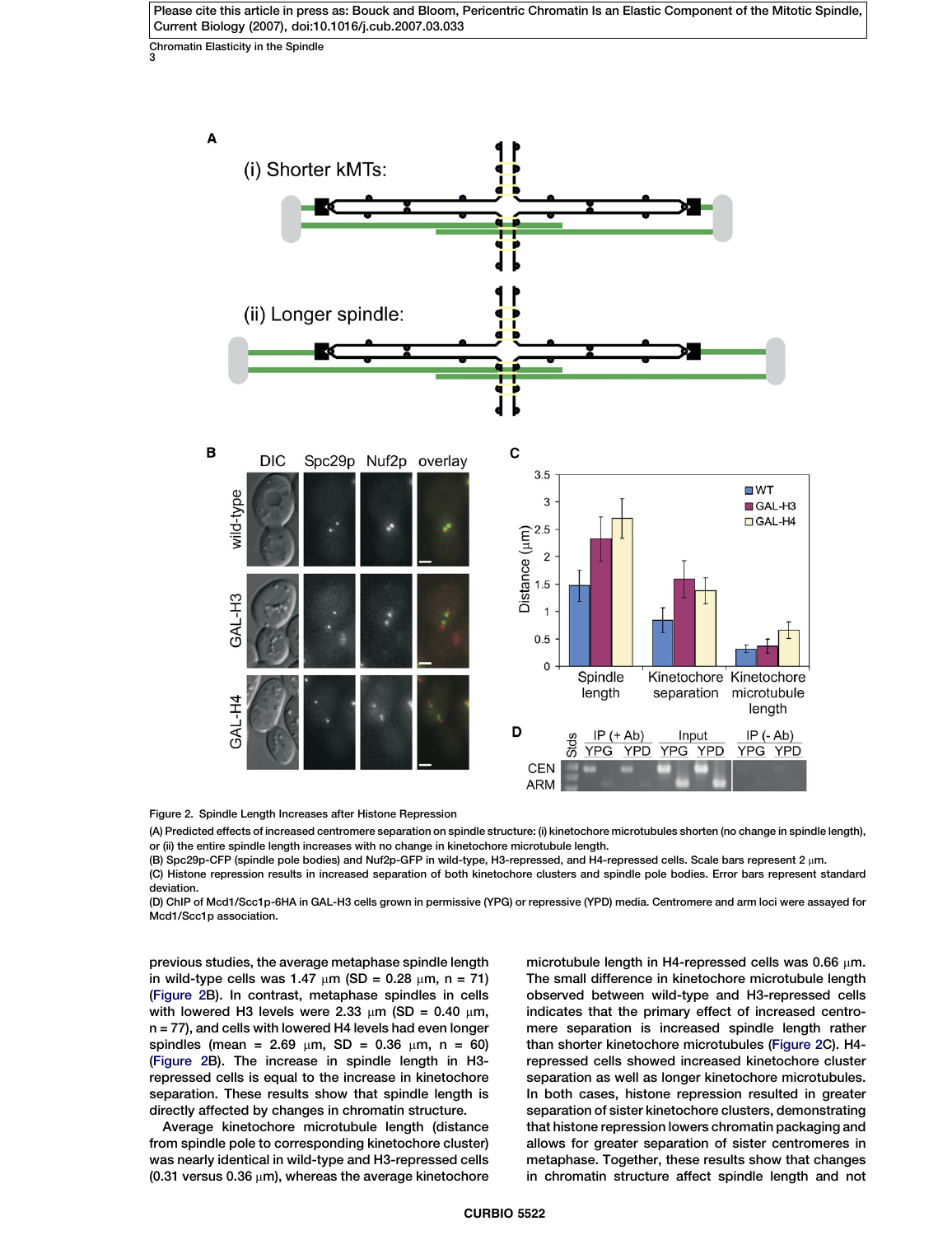<span id="page-3-0"></span>Current Biology 4

spindle stability [\(Supplemental Results](#page-6-0)), suggesting that pericentric chromatin exerts an inward resistive force governing metaphase spindle length.

Cohesin mutants have been associated with altered spindle morphology [\[14\].](#page-7-0) To address the possibility that cohesin loading or function was altered by the change in chromatin structure caused by histone repression, we assayed the association and function of cohesin in H3-repressed cells. Chromatin immunoprecipation of cohesin subunits have previously shown an enrichment of cohesin near the centromere [\[22, 23\].](#page-7-0) We found that histone H3 repression did not affect Mcd1/Scc1p-6HA association with the centromere [\(Figure 2D](#page-2-0)). To determine whether cohesin function (cohesion) was changed by histone repression, we treated H3-repressed cells with nocodazole and measured the frequency of sister reassociation. In cells with collapsed spindles (indicative of microtubule depolymerization), 100% of sister chromatids reassociated ( $n = 83$ ; data not shown). Together, these results demonstrate that cohesin is both present and functional at sister chromatids. Thus, the long spindles observed after histone repression are not likely due to perturbed cohesin association or function.

# Pericentric Chromatin Behaves as an Elastic Spindle Component

Pericentric chromatin stretching could limit sister centromere separation as either an inelastic element constraining sister separation at a specific length or as an elastic element that stretches proportionally to the force applied to it (Figure 3A). To distinguish between these possibilities, CIN8 and KIP1 were individually deleted from strains in which histone H3 levels were repressed. If chromatin is elastic, then centromere separation should be decreased in  $\sin 8\Delta$  or kip1 $\Delta$  cells; however, if chromatin is inelastic, centromere separation should not be affected (Figure 3A).

Histone H3 repression alone results in longer spindles (2.33  $\mu$ m) and greater kinetochore separation (1.60  $\mu$ m) (Figure 3C). Deletion of CIN8 in H3-repressed cells resulted in spindles of approximately wild-type length  $(1.59 \mu m)$  and a reduction in kinetochore separation  $(1.13 \mu m)$  (Figures 3B and 3C). Likewise, deletion of KIP1 in H3-repressed cells caused spindles to return to wild-type length (1.60  $\mu$ m), and kinetochores were separated by approximately the same distance as wild-type cells (0.88  $\mu$ m) (Figures 3B and 3C). Although both motor deletions resulted in approximately the same spindle length, they did not have an equal effect on kinetochore separation ([Table 1\)](#page-4-0). This difference is likely due to different contributions of these two motor proteins. The decrease in kinetochore separation seen in both motor deletions supports the model that chromatin is an elastic element of the spindle that is stretched proportionally to the force applied to it. Pericentric chromatin stretching contributes to the force balance that defines both centromere positioning and spindle length in metaphase.

# Histone Repression Increases Chromatin Rest Length

Individual sister chromatids can be visualized by integrating lac operator arrays in cells expressing LacI-



Figure 3. Pericentric Chromatin Is an Elastic Spindle Component (A) Theoretical force diagram of forces acting on centromere separation. Outward forces (green lines) are assumed to be constant regardless of centromere separation distance. Deletion of CIN8 or KIP1 is predicted to lower outward forces (dashed green line). Inward force (blue lines) is assigned to chromatin. Elastic chromatin (light blue line) is modeled with increasing force as centromere separation increases. Assuming that chromatin behaves as a Hookean spring, the slope of this line is the spring constant of chromatin. Inelastic chromatin (dark blue line) is modeled to contribute inward force only when approaching nearly full extension. Intersection points of outward and inward force lines predict length of sister centromere separation. Thus, if chromatin is inelastic, motor deletion would not change centromere separation (compare arrow to filled arrowhead). However, if chromatin is elastic, lowered force (by motor deletion) would result in less stretching and therefore reduced centromere separation (hollow arrowhead).

(B) Spc29p-CFP and Nuf2p-GFP in H3-repressed cells with either CIN8 or KIP1 deleted. Scale bars represent 2  $\mu$ m.

(C) Both spindle length and kinetochore separation are decreased in  $cn8\Delta$  and kip1 $\Delta$  cells, demonstrating that chromatin is elastic. Error bars represent standard deviation.

GFP [\[24\]](#page-7-0). We used lacO arrays positioned 1.8 kb from CEN15 in wild-type and histone-repressed cells to determine the effects of lowered nucleosome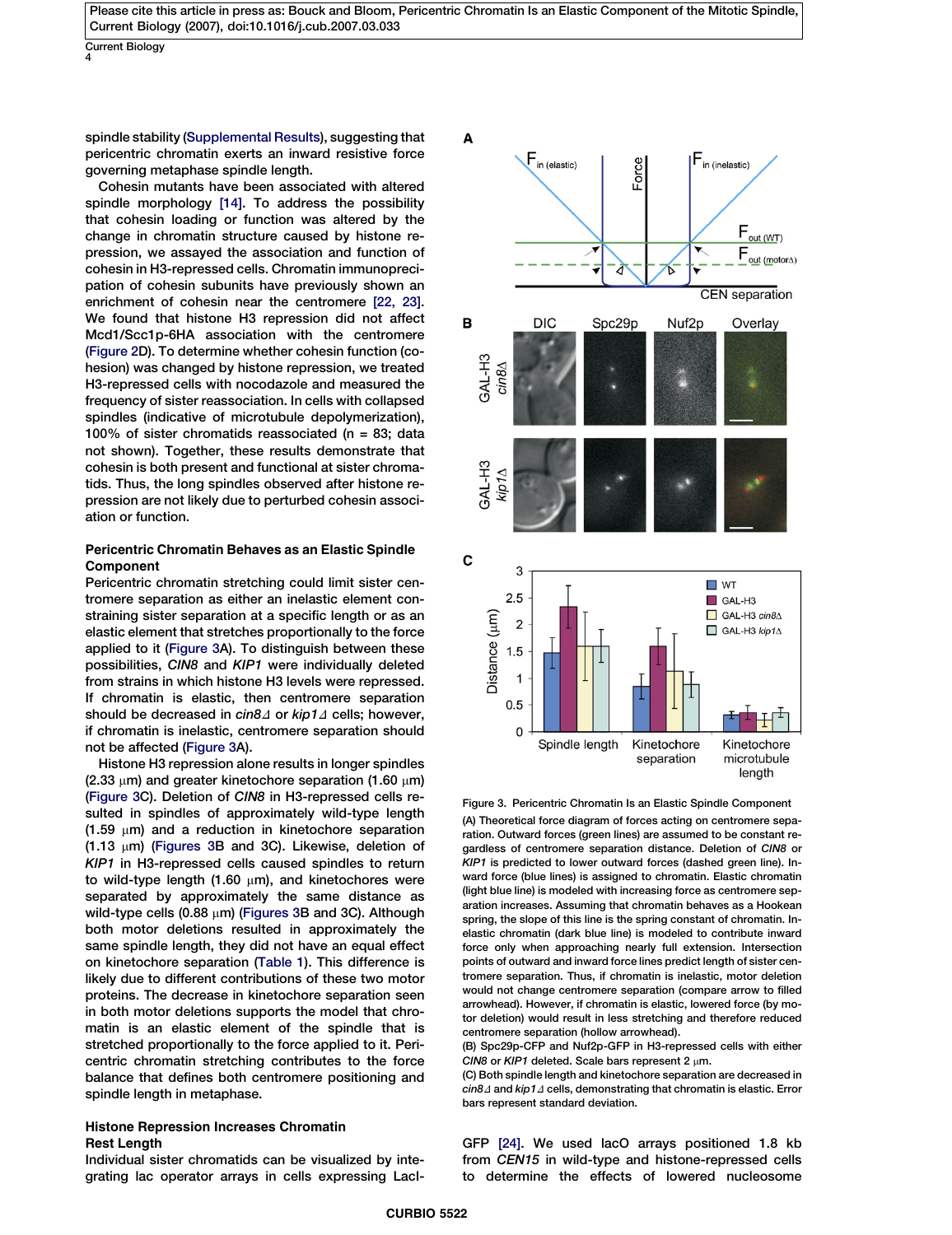<span id="page-4-0"></span>Chromatin Elasticity in the Spindle 5

| Table 1. Spindle Organization in Wild-Type and Histone-Repressed Cells |    |                   |           |                                |           |                                |      |
|------------------------------------------------------------------------|----|-------------------|-----------|--------------------------------|-----------|--------------------------------|------|
| Strain                                                                 | n  | Spindle Length    |           | Kinetochore Cluster Separation |           | Kinetochore Microtubule Lenath |      |
|                                                                        |    | Average           | <b>SD</b> | Average                        | <b>SD</b> | Average                        | SD   |
| Wild-type                                                              | 71 | $1.47^a$          | 0.28      | 0.84 <sup>a</sup>              | 0.23      | 0.31 <sup>a</sup>              | 0.07 |
| GAL-H3                                                                 | 77 | 2.33 <sup>b</sup> | 0.40      | 1.60 <sup>b</sup>              | 0.34      | 0.36 <sup>b</sup>              | 0.13 |
| GAL-H3 $cm8.4^{\circ}$                                                 | 41 | 1.59 <sup>a</sup> | 0.64      | 1.13 <sup>c</sup>              | 0.70      | 0.22 <sup>d</sup>              | 0.12 |
| GAL-H3 $kip14$                                                         | 75 | 1.60 $^{\rm a}$   | 0.31      | 0.88 <sup>a</sup>              | 0.24      | 0.36 <sup>b</sup>              | 0.09 |
| GAL-H4 <sup>c</sup>                                                    | 60 | 2.69 <sup>d</sup> | 0.36      | 1.38 <sup>d</sup>              | 0.24      | 0.66 <sup>e</sup>              | 0.15 |

<sup>a</sup> Data are statistically significant. Data sets with identical superscripts are not significantly different ( $p > 0.01$ ).

 $b$  Data are statistically significant. Data sets with identical superscripts are not significantly different ( $p > 0.01$ ).

 $^{\circ}$  Only spindles with two kinetochore clusters were included in the analysis. Spindles with multiple (>2) Nuf2p-GFP foci or declustered Nuf2p-GFP were not considered.

 $d$  Data are statistically significant. Data sets with identical superscripts are not significantly different (p > 0.01).

<sup>e</sup> Data are statistically significant.

concentration on the position and movements of individual chromosomes (Figure 4A). On average, lacO foci were separated by 0.6  $\mu$ m in wild-type metaphase cells and 0.9  $\mu$ m after histone H3 repression. This 50% increase in separation is consistent with the increased separation of kinetochore clusters seen after histone repression ([Figure 1](#page-1-0)).

Based on the model that chromatin acts as a linearly elastic spring, lowering nucleosome concentration could alter either chromatin's rest length or spring constant  $[5]$ . For Hookean springs, the spring constant  $(k)$ relates the distance stretched  $(x)$  to the force  $(F)$  applied, as described by the equation  $F = -kx$ . If histone repression changes the spring constant (stiffness) of chromatin, we predicted that the amplitude of centromere-proximal lacO array oscillations would be affected. To test this hypothesis, the distance between lacO foci was recorded every 2 s in wild-type metaphase cells and histone-repressed cells (Figure 4B). The average distance traveled during an oscillation was calculated (see [Exper](#page-6-0)[imental Procedures\)](#page-6-0). The average oscillation amplitude was 0.13  $\mu$ m in wild-type cells and 0.12  $\mu$ m after histone H3 repression. Assuming there is no difference in the forces applied at kinetochores in these strains, the similarity in oscillation amplitude suggests that spring constant is not severely altered by histone repression. Our data suggest that the primary effect of histone repression is an increase in chromatin rest length.

# Discussion

# A New Role for Chromatin Packaging: Structural Spindle Element

To test whether chromatin's biophysical properties would change by changing DNA-nucleosome packaging, nucleosome concentration within chromatin was lowered by allowing cells to replicate their DNA in the absence of histone gene transcription. After histone repression, we observed an approximately 2-fold increase in the distance by which sister kinetochores were separated from each other because of the pulling forces of kinetochore microtubules. This change confirms that the mechanical properties of chromatin were altered after histone repression and that the force generated by the spindle is sufficient to stretch pericentric chromatin to greater lengths. The spindles in histone-repressed cells also reached a longer steady-state length in metaphase.

Presumably, the spindle could have responded to the change in kinetochore cluster separation either by shortening kinetochore microtubules or by extending the entire spindle length. The observed increase in



Figure 4. Single Centromere Dynamics after Histone Repression (A) Kymographs of lacO arrays positioned 1.8 kb from CEN15 in wildtype and H3-repressed cells show dyanamics of centromeres. Images were acquired in one plane every 2 s; approximately 3 min are shown.

(B) Quantitation of centromere separation and movement shows increased centromere separation after H3 repression, but similar dynamics.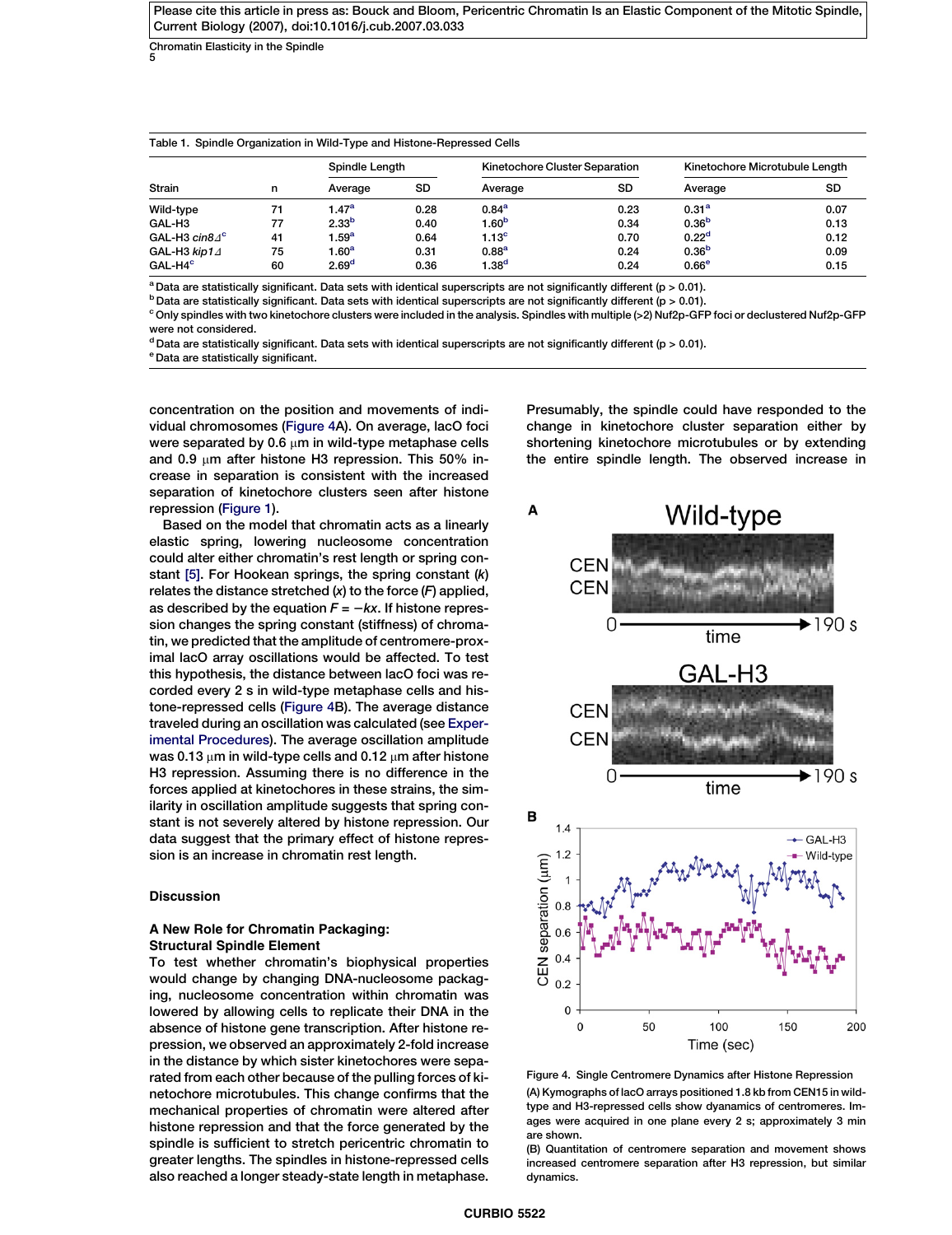Current Biology 6

spindle length suggests that during metaphase, spindle length is being governed by the stretching of pericentric chromatin. Lowered chromatin packaging allowed for greater spindle extension in metaphase.

Outward spindle force has been attributed to the kinesin motor proteins Cin8p and Kip1p. Although deletions of these motors led to differences in anaphase spindle elongation rates, both have also been reported to form short spindles during metaphase [\[13, 25\]](#page-7-0). To validate the model that spindle length is governed by the equilibrium reached between the outward forces (generated by motors associated with overlapping interpolar microtubules) and inward forces (including the stretching of pericentric chromatin), we found that a new steady-state metaphase spindle length was achieved in cells lacking CIN8 or KIP1 in histone H3-repressed cells. In both motor deletions, spindles shortened by  $\sim$  30% to approximately wild-type length, demonstrating that chromatin stretching was reduced. Thus, chromatin is an elastic molecule that is stretched in direct opposition to the outward force generators Cin8p and Kip1p.

A key element of this model is that the two Nuf2p-GFP foci observed in metaphase represent bi-oriented sister centromeres that are pulled apart. This idea is supported by three independent lines of research. First, the fluorescence intensity measured at each kinetochore cluster corresponds to 16 kinetochores [\[21\].](#page-7-0) Second, fluorescence is not recovered after photobleaching of GFP fusions to kinetochore proteins in a single cluster, suggesting that once separated, sister centromeres stay separated [\[4, 21\].](#page-6-0) Third, centromere-proximal lacO arrays remain separated after bi-orientation [\[3, 26, 27\].](#page-6-0) This model of chromosome organization in the spindle correlates well with the findings in this study.

## Chromatin Elasticity

One interpretation of these results is that the mechanical properties of chromatin are similar to those of a mechanical spring. For a simple spring, force is directly proportional to the extent that it is stretched. In the case of bioriented sister chromatids in the metaphase spindle, the spindle exerts force on the chromosomes via the kinetochore microtubules until centromere flanking chromatin is pulled far enough to reach a force equilibrium with the spindle (Figure 5A). While this balance of forces is demonstrated by the relatively stable spindle length seen in both wild-type and histone-repressed metaphase spindles, individual chromosomes are known to oscillate along the spindle axis. The movements of individual chromosomes is likely caused by at least one of the following: (1) the stochastic binding and dissociation of microtubule motor proteins at the kinetochore, (2) the regulation or binding of other MAPs at the kinetochore, or (3) the inherent dynamic properties of microtubule plus-ends. Across the 32 kinetochores in the metaphase spindle, these imbalances are averaged out and together the sister chromatids oppose the pulling forces of the spindle.

Chromatin elasticity can be attributed to stretching of internucleosomal linker DNA, or intermolecular interactions at the DNA-protein and protein-protein levels. In vitro studies have shown that B-form DNA resembles a worm-like chain that takes little force (few pN) to achieve almost full extension. At full extension,



Figure 5. Modeling Pericentric Chromatin as a Spring

(A) Model of metaphase spindle forces based on experimental data and simplified modeling of chromatin as an elastic element. Outward spindle force is decreased in  $kip 1 d$  and  $cin8\Delta$  cells and is varied by the extent that centromere separation was affected by these motor deletions (see [Figure 3C](#page-3-0)). Inward chromatin-dependent force is shifted outward by histone repression, representing increased rest lenath.

(B) Schematic spindle model including chromatin as a spring. Histone repression lowers the number of incorporated nucleosomes and primarily affects the chromatin spring by increasing rest length (decreasing number of "coils" in the spring), without affecting springiness (spring constant) of the remaining nucleosomes (coils). The inward, resistive force of the stretched spring contributes to balance of forces defining centromere separation and spindle length.

increasing force must be applied until finally the molecule is permanently deformed [\[28, 29\].](#page-7-0) In contrast, chromatin-pulling experiments in vitro have demonstrated that it behaves like an elastic polymer that requires 20 pN to dissociate a nucleosome [\[30\].](#page-7-0) This is within the range of force estimated for single kinetochore microtubules [\[31, 32\].](#page-7-0) Thus, chromatin elasticity can be assigned to protein-protein interactions of higher-order chromatin packaging or DNA-protein interactions at the nucleosome. By repressing histones, the fraction of DNA associated with nucleosomes is decreased and the amount of linker DNA is increased (Figure 5B). Because of this shift from compacted to partially decompacted chromatin, chromatin is stretched to greater distances. No more than 50% of nucleosomes are predicted to be absent after histone repression, so the chromatin retains its elastic properties because of the remaining nucleosomes.

## Spindle Differences in H3- and H4-Repressed Cells

While spindles were longer in both histone H3- and histone H4-repressed strains, we observed differences between these strains after histone repression. First, kinetochores (Nuf2p-GFP) were declustered in approximately half of H4-repressed cells, but rarely declustered after H3 repression. We attribute this difference to the difference in nucleosome composition at the centromere [\(Supplemental Results](#page-6-0)). Second, we found that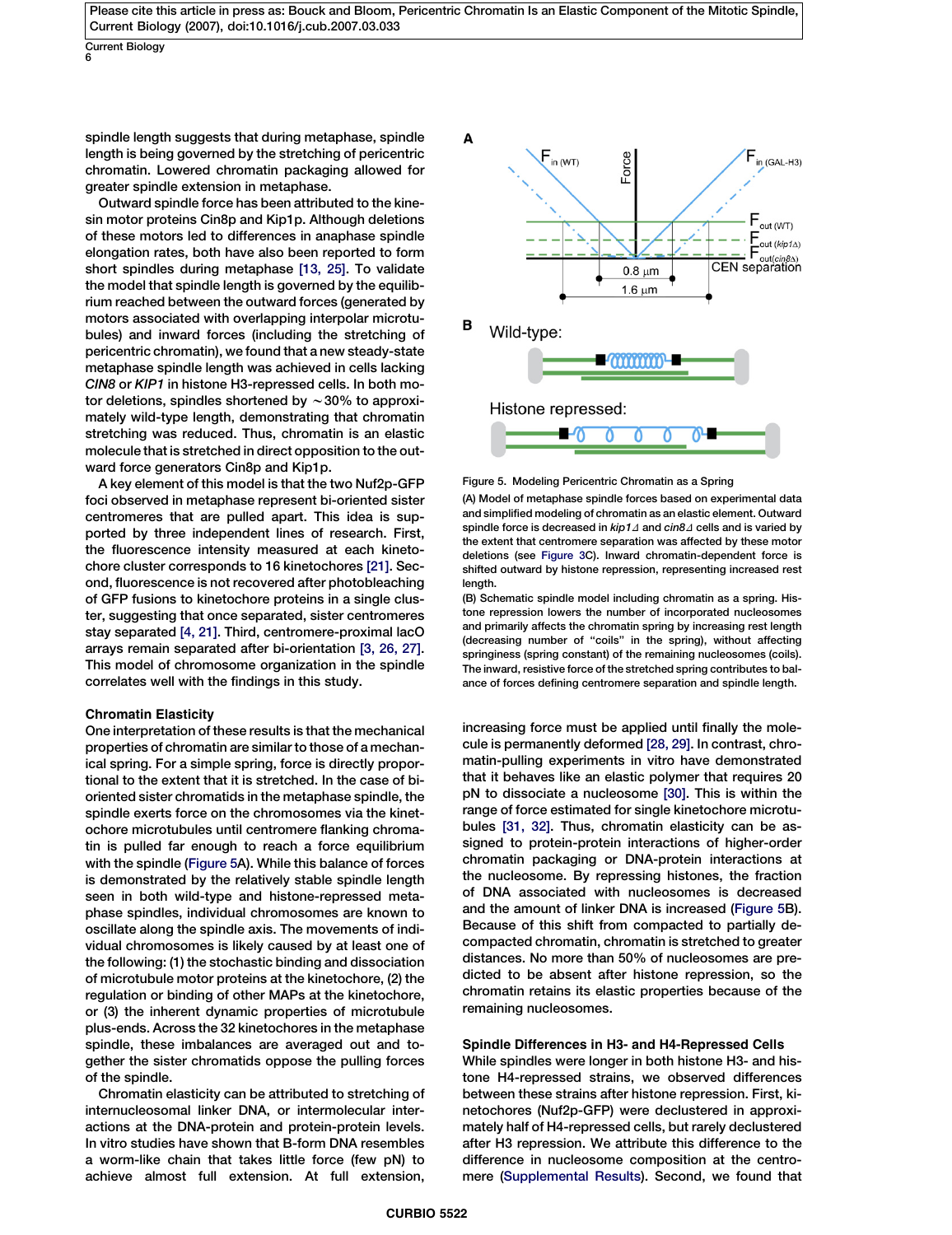<span id="page-6-0"></span>Chromatin Elasticity in the Spindle 7

spindles were slightly longer after H4 repression than after H3 repression. This finding correlates well with our model that sister chromatid pairs are responsible for the primary inward force during metaphase. If each sister pair generates 1/16 of the total force in a wild-type cell, then the loss of kinetochore attachments would lead to less total force. The disorganization and declustering of kinetochores after H4 repression suggests that there are kinetochore function defects and is consistent with previous work showing decreased kinetochorecentromere binding after histone H4 repression [\[33\].](#page-7-0) Poor kinetochore attachments result in less total inward force of stretched sister chromatids, and thus longer spindles.

## Conclusion

In conclusion, this study has demonstrated a new role for the nucleosomal packaging of DNA and presents a more complete model of the forces in the mitotic spindle. At the centromere, a specialized nucleosome is required to form the kinetochore that links the kinetochore microtubules to the chromosomes. Flanking the centromere, the wrapping of DNA around nucleosomes functions to both package the DNA as well as define the biophysical properties required to resist the tension placed on it. Ultimately, chromatin stretching reaches a force balance with the spindle that defines centromere separation and spindle length.

#### Experimental Procedures

#### Yeast Strains and Growth

Unless otherwise noted, all strains used in this study were constructed in the YEF473A background [\[34\].](#page-7-0) Relevant genotypic information can be found in Table S1. Spc29p fluorescent fusion proteins were created by fusing CFP (or RFP) to the C terminus of the protein with PCR-generated integration cassettes [\[35, 36\]](#page-7-0). Genes of fusion proteins remained under control of their endogenous promoter. Nuf2p-GFP was created by integration of the BstEII digestion product of pJK67.

GAL-H3 and GAL-H4 strains were constructed by first deleting HHT1 and HHF1, respectively, by integration of a PCR-generated deletion cassette [\[35\]](#page-7-0). Next, the endogenous promoter of the second copy of each gene (HHT2 or HHF2) was replaced with a PCRgenerated cassette containing the GAL1 promoter and selectable marker [\[35\]](#page-7-0). Cells were plated on galactose-containing selective plates. Strains were verified by death on glucose-containing plates, large-budded arrest in liquid YPD, and PCR by means of oligonucleotides flanking the expected sites of integration.

CIN8 deletion was carried out by integration of a deletion cassette generated by digesting pMA1186 with PstI and Sall. KIP1 was deleted with a PCR-generated deletion cassette as previously described [\[35\]](#page-7-0). MCD1-6HA was created with pVG270 (digested with AgeI), kindly provided by P. Megee.

GAL-H3 and GAL-H4 strains were maintained at  $32^{\circ}$ C in galactose-containing medium. Unless otherwise noted, histone repression was carried out as follows: cells were arrested for 3 hr in  $G_1$ with 10  $\mu$ g/ml  $\alpha$  factor. Next, cells were washed into glucose-containing medium (YPD) and incubated for 3 hr prior to imaging. For early/mid-S phase arrest, cells were incubated for 3 hr in media containing 200 mM hydroxyurea. For microtubule depolymerization, nocodazole was used at 15  $\mu$ g/ml (dissolved in DMSO). An equal volume of DMSO alone was used as a negative control.

### Microscopy

Unless otherwise noted, images were acquired at room temperature with a Nikon E600-FN microscope with a 1.4 NA 100 $\times$  objective and cooled Hamamatsu Orca II camera. Cells were mounted on nutrientcontaining gelatin slabs prior to imaging. Image acquisition and quantitation were performed with Metamorph 6.1 sofware (Universal Imaging). All distances were measured in triplicate as pixel distances with Metamorph 6.1 software (Universal Imaging) and converted to actual distance ( $\mu$ m). Data were exported to Microsoft Excel for analysis and presentation. Images presented in figures are maximum intensity projections of 5 plane z-series stacks, but distance measurements were made with uncompiled images.

lacO-LacI-GFP images were acquired in one plane every 2 s. Total observation time was approximately 10 min, yielding more than 300 data points for each cell type. Oscillation amplitude was defined as the distance traveled before a change in direction.

Fluorescence recovery after photobleaching (FRAP) experiments were carried out with a Nikon TE2000-U microscope with a 1.4 NA 100 x objective and cooled Hamamatsu Orcar ER Camera, as previously described [4].

## DraI Accessibility Assay

DraI accessibility at the centromere was performed as carried out previously [\[33\].](#page-7-0) In brief, nuclei were isolated from spheroplasted yeast under native conditions and digested with increasing amounts of DraI enzyme. DNA was extracted, resolved on a 1% agarose gel, and transferred to nitrocellulose membrane. Hybridization of radiolabeled probe was detected with a phosphorimager screen and quantitated with ImageQuant (Molecular Devices).

#### Chromatin Immunoprecipitation

Chromatin immunoprecipation experiments were carried out on histone-repressed and nonrepressed cells as previously described [\[23, 37, 38\]](#page-7-0). Sequences for loci amplified by PCR (at CEN3 and the arm of ChrX) are available upon request.

#### Supplemental Data

Supplemental Data include two figures, one table, and Results and can be found with this article online at [http://www.current-biology.](http://www.current-biology.com/cgi/content/full/17/9/bxs/DC1/) [com/cgi/content/full/17/9/](http://www.current-biology.com/cgi/content/full/17/9/bxs/DC1/) $\blacksquare$  $\blacksquare$ /DC1/.

#### Acknowledgments

We thank T. Jernigan and J. Haase for technical assistance; M. Gardner, E. Yeh, A. Joglekar, and J. Molk for critical reading of the manuscript; and P. Megee for technical advice. Plasmids and strains were kindly provided by P. Megee, J. Pringle, M.A. Hoyt, P. Silver, T. Davis, and M. Yanagida. This work was supported by NIH grant GM-32238 (to K.B.).

Received: October 2, 2006 Revised: February 1, 2007 Accepted: March 7, 2007 Published online: April 5, 2007

#### **References**

- 1. Scholey, J.M., Brust-Mascher, I., and Mogilner, A. (2003). Cell division. Nature 422, 746–752.
- 2. Lew, D.J., and Burke, D.J. (2003). The spindle assembly and spindle position checkpoints. Annu. Rev. Genet. 37, 251–282.
- 3. Goshima, G., and Yanagida, M. (2000). Establishing biorientation occurs with precocious separation of the sister kinetochores, but not the arms, in the early spindle of budding yeast. Cell 100, 619–633.
- 4. Pearson, C.G., Yeh, E., Gardner, M., Odde, D., Salmon, E.D., and Bloom, K. (2004). Stable kinetochore-microtubule attachment constrains centromere positioning in metaphase. Curr. Biol. 14, 1962–1967.
- 5. Gardner, M.K., Pearson, C.G., Sprague, B.L., Zarzar, T.R., Bloom, K., Salmon, E.D., and Odde, D.J. (2005). Tension-dependent regulation of microtubule dynamics at kinetochores can explain metaphase congression in yeast. Mol. Biol. Cell 16, 3764–3775.
- 6. Tytell, J.D., and Sorger, P.K. (2006). Analysis of kinesin motor function at budding yeast kinetochores. J. Cell Biol. 172, 861– 874.